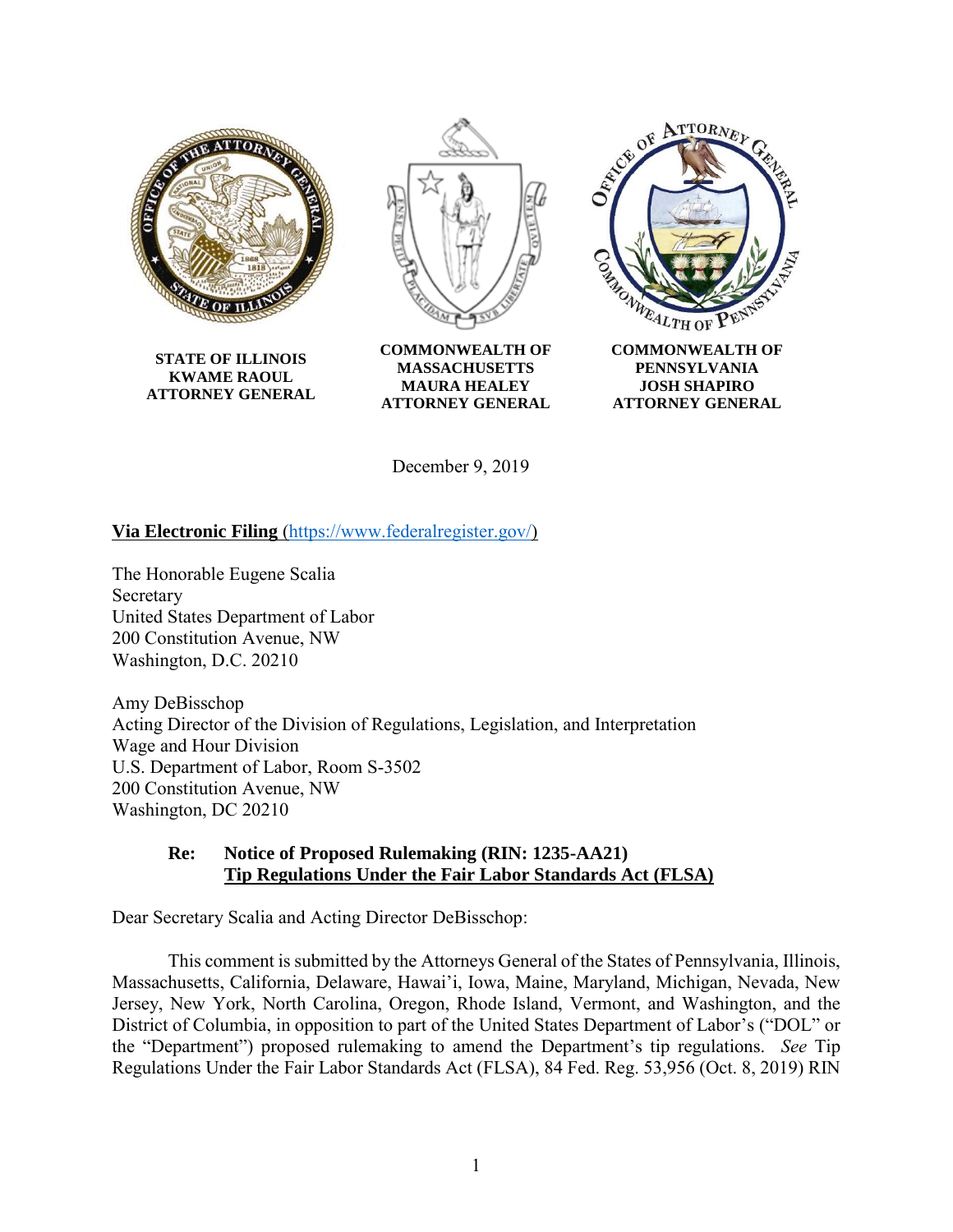1235-AA21. The proposed rule hurts working people who rely on tips to support themselves and their families and it is not consistent with the purpose of the FLSA.

Specifically, this comment opposes the Department's rescission of its long-standing interpretation of its "Dual Jobs" regulation, which required that traditionally tipped service workers must receive full minimum wages when they perform related non-service work more than twenty percent of the time, otherwise known as the Department's "80/20 Rule." As explained below, the existing Rule places reasonable limitations on tip-crediting when workers are engaged in non-tip generating tasks. Its rescission would likely violate the Administrative Procedure Act as it is contrary to the congressional intent underlying the FLSA's tip-credit provision and the Department's rationale for this drastic reversal of its interpretation is devoid of adequate justification. Moreover, the Proposed Rule would reduce earnings for service employees and create confusion for honest employers seeking to comply with their legal obligations.

## **I. Introduction**

As Attorneys General in our respective States, we enforce laws that protect the public interest, including, in many cases, those that set fair labor standards. Therefore, many of us share responsibility for protecting employees from workplace abuses and fostering a level playing field for those businesses that abide by these laws. Nevertheless, wage theft–the failure to pay workers the full wages to which they are legally entitled–remains a persistent economic problem across the United States.<sup>1</sup> And unquestionably, traditionally tipped restaurant workers are among those who are particularly susceptible to exploitative wage payment practices. $2$ 

Because the reduced service rate<sup>3</sup> for tipped workers is so low, tips play a crucial role in helping employees achieve a *living wage.* <sup>4</sup> Yet, those tips are stretched thin when employers take tip credits for significant amounts of time that servers spend on non-tip generating duties. Prior to November 2018, an employer could not require tipped employees to spend more than twenty percent of their time on non-tipped duties without paying them the full minimum wage rate under

 $\overline{\phantom{a}}$ 1 *See* Cooper and Kroeger, *Employers steal billions from workers' paychecks each year*, Economic Policy Institute (May 10, 2017), [https://www.epi.org/files/pdf/125116.pdf.](https://www.epi.org/files/pdf/125116.pdf)

<sup>2</sup> *See*, *e.g.*, Gould and Cooper, *Seven facts about tipped workers and the tipped minimum wage*, Economic Policy Institute (May 31, 2018), [https://www.epi.org/blog/seven-facts-about-tipped](https://www.epi.org/blog/seven-facts-about-tipped-workers-and-the-tipped-minimum-wage/)[workers-and-the-tipped-minimum-wage/](https://www.epi.org/blog/seven-facts-about-tipped-workers-and-the-tipped-minimum-wage/)

<sup>&</sup>lt;sup>3</sup> The reduced service rate is far below the minimum wage rate: \$2.13 under the Fair Labor Standards Act, \$2.83 in Pennsylvania, \$4.35 in Massachusetts, and \$4.95 in Illinois. 29 C.F.R. § 531.50; 43 P.S. 333.103-04; Mass. Gen. Laws Ann. ch.151 § 7; 820 Il. Comp. Stat. Ann. 105/4. <sup>4</sup> Dr. Amy Glasmeier, a professor of Economic Geography and Regional Planning at Massachusetts Institute of Technology (MIT), first created a Living Wage Calculator in 2004 as a market-based approach to factor a family's regional costs for food, childcare, health insurance, housing, transportation, and other basic needs. *See* Glasmeier and MIT, Living Wage Calculator, available at: [https://livingwage.mit.edu/p](https://livingwage.mit.edu/)ages/about. For example, currently, the living wage for a single adult with one child is between \$23.65-\$29.66 per hour in Illinois, Pennsylvania, and Massachusetts. *See* [https://livingwage.mit.edu/states/17;](https://livingwage.mit.edu/states/17) [https://livingwage.mit.edu/states/42;](https://livingwage.mit.edu/states/42) [https://livingwage.mit.edu/states/25.](https://livingwage.mit.edu/states/25)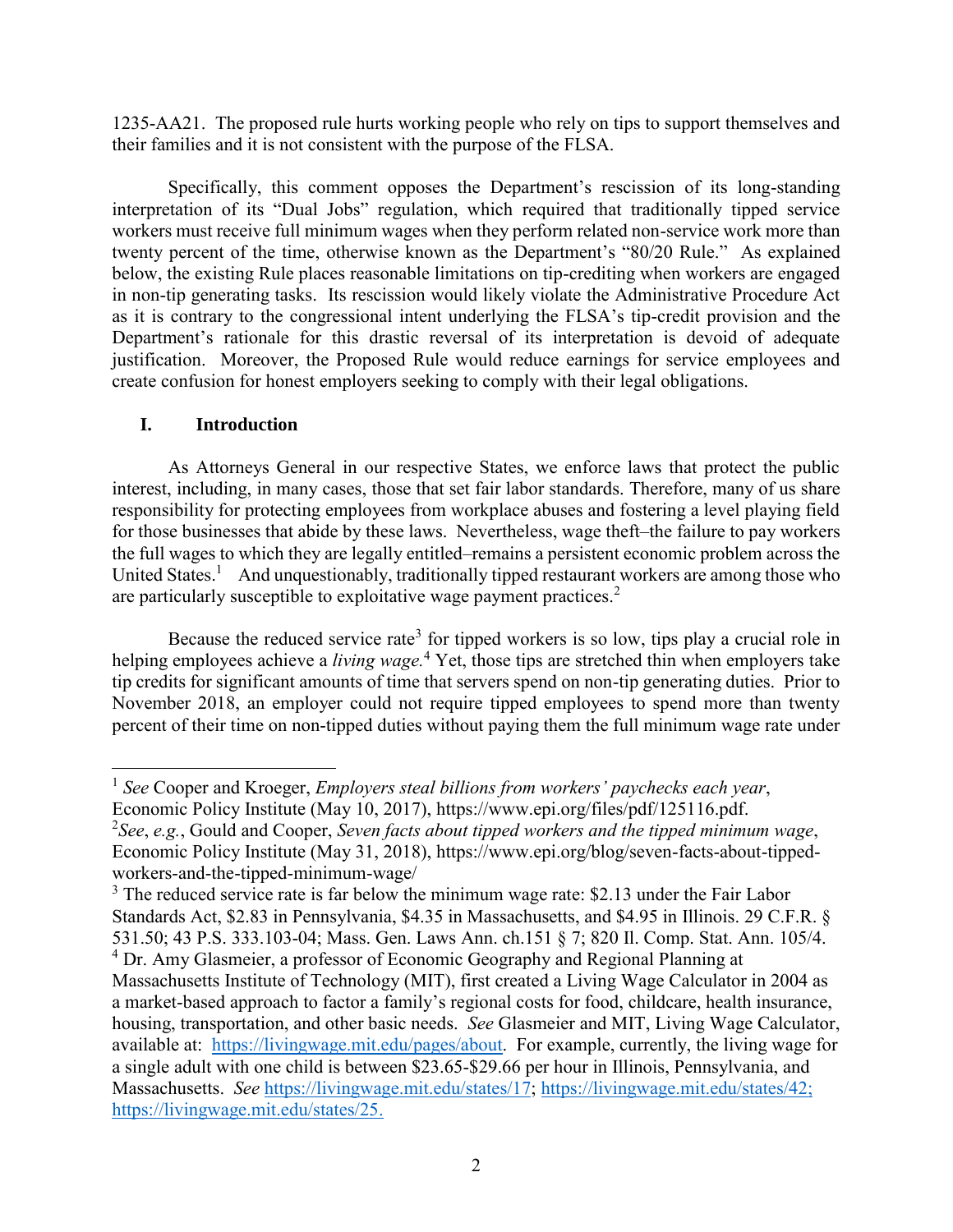DOL's 80/20 Rule–a rule that some of our states have looked to for guidance in interpreting similar state minimum wage laws.<sup>5</sup> However, under the Proposed Rule, employers could schedule servers to start work well before the restaurant opens and to stay long after closing to prepare food, clean, or perform any number of other non-tipped duties, without any limit on how much nontipped work may be compensated at the lower service rate. By eliminating the clear parameters used to distinguish when tip-crediting is not permitted, the Proposed Rule not only impacts workers, but creates uncertainty for employers while offering ample opportunities for increased wage theft.

## A. Overview of the Development of the Department's 80/20 Rule

Since its enactment in 1938, the Fair Labor Standards Act (FLSA) has required employers to pay an hourly minimum wage. 29 U.S.C.  $\S$  206(a)(1)(C). Certain service industries were excluded until Congress amended the FLSA in 1966 to cover service sector employees.<sup>6</sup> As a compromise, the FLSA permits an employer to take a tip-credit from the full minimum wage so long as a tipped employee receives gratuities that are sufficient to make up the difference between the reduced service rate the employer pays and the federal minimum hourly wage rate in effect.<sup>7</sup>

In interpreting the FLSA's tip-credit provision, the Department has long recognized that situations arise when workers are employed in two distinct occupations for the same employer: one that is a traditionally tipped occupation and another that is not. In those situations, since 1966, the Department has interpreted the FLSA to permit tip-crediting only for the employee's time spent working as a tipped employee through its "Dual Jobs" regulation, [29 C.F.R. § 531.56\(e\).](http://www.westlaw.com/Link/Document/FullText?findType=L&pubNum=1000547&cite=29CFRS531.56&originatingDoc=Ib1598100bff011e991c3ae990eb01410&refType=RB&originationContext=document&vr=3.0&rs=cblt1.0&transitionType=DocumentItem&contextData=(sc.Search)#co_pp_7fdd00001ca15) Since the 1980s, the Department has explained, under the Dual Jobs regulation, when restaurant servers spend part of their time performing untipped related duties only "occasionally" or "part of [the] time," a tip credit may be taken for the time spent on those duties.<sup>8</sup> But, conversely, no tip credit may be taken when a server spends "substantial" portions of the workday performing "preparatory activities"–such as setting tables, cleaning and filling salt shakers, or checking supplies of napkins

 $\overline{\phantom{a}}$ 

 $<sup>5</sup>$  Because state minimum wage and overtime laws are substantially similar to the FLSA, courts</sup> (and state enforcement agencies) often look to analogous provisions in the FLSA and its interpretative regulations for guidance in interpreting state law claims. *See*, *e.g.*, *Belt v. P.F. Chang's China Bistro, Inc.*, 401 F. Supp. 3d 512, 536 & n.1 (E.D. Pa. Aug. 15, 2019) (applying 80/20 Rule to Pennsylvania minimum wage law); *Roy v. JK & T Wings, Inc.*, 245 F. Supp. 3d 303, 308 (D. Mass. 2017) (applying 80/20 Rule to Massachusetts minimum wage law); *Driver v. AppleIllinois, LLC*, 890 F. Supp. 2d 1008, 1011-12 (N.D. Ill. 2012) (applying 80/20 Rule to Illinois minimum wage law).

<sup>6</sup> Pub. L. 89-601, § 101, 80 Stat. 830 (1966). *See* William G. Whittaker, CRS Report for Congress, *The Tip Credit Provisions of the Fair Labor Standards Act* (March 24, 2006), 2-3, [https://www.everycrsreport.com/files/20060324\\_RL33348\\_ad85f13a3a41cd5fafd56b16338e820](https://www.everycrsreport.com/files/20060324_RL33348_ad85f13a3a41cd5fafd56b16338e820ac7136692.pdf) [ac7136692.pdf.](https://www.everycrsreport.com/files/20060324_RL33348_ad85f13a3a41cd5fafd56b16338e820ac7136692.pdf)

 $<sup>7</sup>$  The FLSA defines a "tipped employee" as "any employee engaged in an occupation in which</sup> he customarily and regularly receives more than \$30 a month in tips." 29 U.S.C. § 203(t). <sup>8</sup> U.S. Dep't of Labor, Wage & Hour Div., Opinion Letter WH-502 [\(Mar. 28, 1980\), 1980 WL](http://www.westlaw.com/Link/Document/FullText?findType=Y&serNum=0109276453&pubNum=0000999&originatingDoc=Ib1598100bff011e991c3ae990eb01410&refType=DE&originationContext=document&vr=3.0&rs=cblt1.0&transitionType=DocumentItem&contextData=(sc.Search))  [141336.](http://www.westlaw.com/Link/Document/FullText?findType=Y&serNum=0109276453&pubNum=0000999&originatingDoc=Ib1598100bff011e991c3ae990eb01410&refType=DE&originationContext=document&vr=3.0&rs=cblt1.0&transitionType=DocumentItem&contextData=(sc.Search))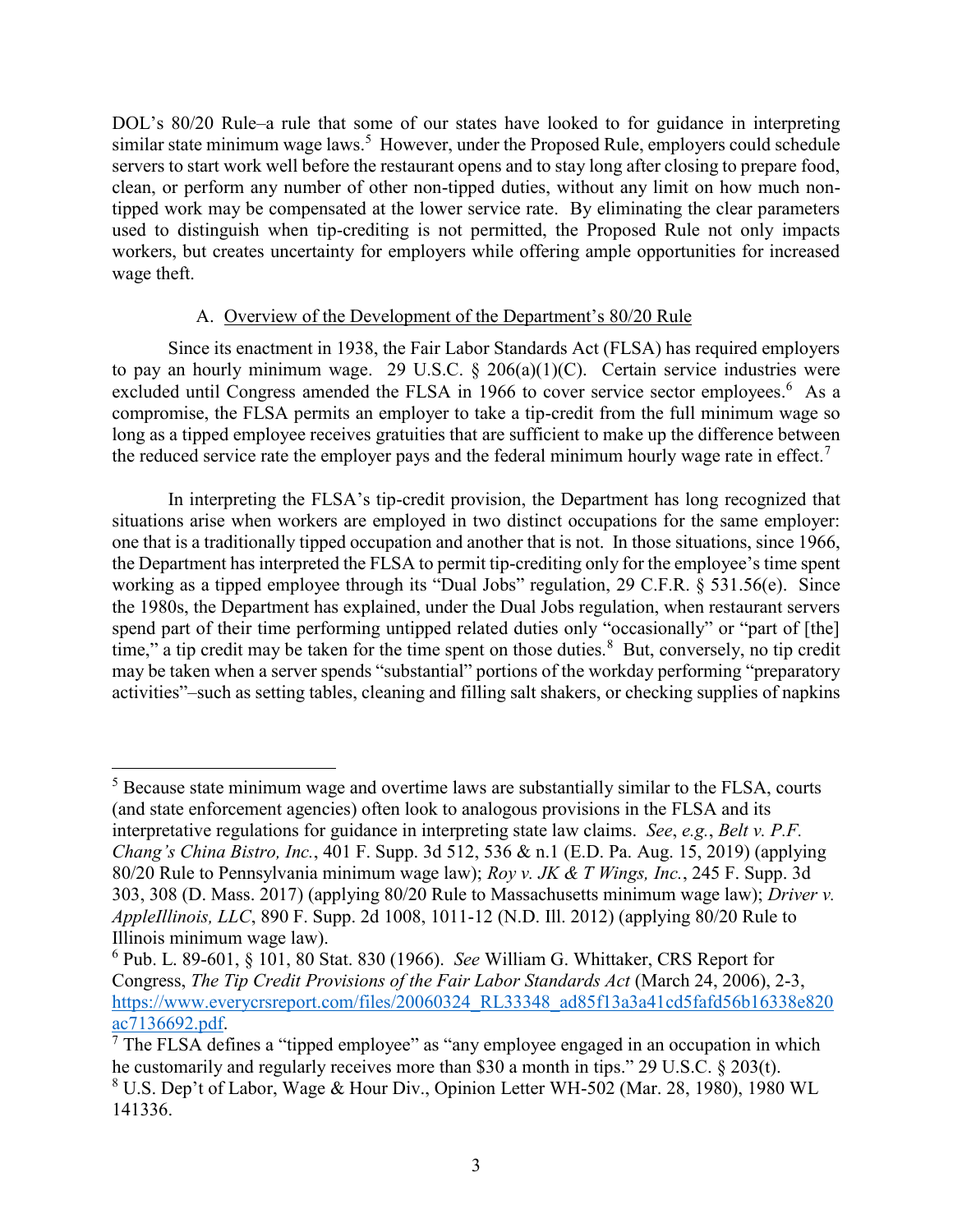and straws.<sup>9</sup> Since 1988, DOL's Field Operations Handbook ("FOH") has specified that no tipcredit may be taken when employees spend more than twenty percent of the time performing "related," but untipped, duties–known as the "80/20 Rule"–and such employees must receive full minimum wage for all hours spent performing such untipped related work.<sup>10</sup> Over the last thirty years DOL predominantly followed this 80/20 Rule.<sup>11</sup> Indeed, as recounted in *Belt v. P.F. Chang's China Bistro*, "including as recently as July, 2016—the DOL adopted the 80/20 Rule in amicus briefs to the [United States Courts of Appeals for the] Eighth, Ninth, and Tenth Circuit[s]."<sup>12</sup>

#### B. DOL Reversed Course on Its Interpretation of the Dual Jobs Regulation

Abruptly departing from decades of precedent, on November 8, 2018, the Department issued an Opinion Letter announcing its intention to supersede the  $80/20$  Rule.<sup>13</sup> Citing two 2007 district court decisions as examples, DOL asserted that the Rule has "created some confusion and inconsistent application," such that clarification may be required.<sup>14</sup> To reconcile this perceived problem, DOL stated that it "do[es] not intend to place a limitation on the amount of duties related to a tip-producing occupation that may be performed, so long as they are performed contemporaneously with direct customer-service duties and all other requirements of the Act are met."<sup>15</sup> On February 15, 2019, the Department revised its FOH<sup>16</sup> and also issued a Field Assistance Bulletin ("FAB").<sup>17</sup> The Bulletin restated the DOL's contention that the 80/20 Rule "created

 $\overline{\phantom{a}}$ 

<sup>11</sup> *Spencer v. Macado's, Inc.*, 399 F. Supp. 3d 545, 549-50 & n.1 (W.D. Va. July 8, 2019).

<sup>&</sup>lt;sup>9</sup> U.S. Dep't of Labor, Wage & Hour Div., Opinion Letter FLSA-854 (Dec. 20, 1985), 1985 WL [1259240.](http://www.westlaw.com/Link/Document/FullText?findType=Y&serNum=0439957940&pubNum=0000999&originatingDoc=Ib1598100bff011e991c3ae990eb01410&refType=DE&originationContext=document&vr=3.0&rs=cblt1.0&transitionType=DocumentItem&contextData=(sc.Search))

<sup>&</sup>lt;sup>10</sup> FOH § 30d00(f)(1)-(4) (rev. Dec. 15, 2016).

<sup>&</sup>lt;sup>12</sup> *Belt*, *supra* note 5 at 522-23 (citing Brief for the Secretary of Labor as Amicus Curiae in Support of Plaintiffs-Appellants, *Marsh v. J. Alexander's LLC*, 905 F.3d 610 (9th Cir. 2018) (Nos. 15-1579, 15-15794, 15-16561, 15-16659, 16-15003, 16-15004, 16-15005, 16-15118, 16- 16033), 2016 WL 3900819; Brief for the Secretary of Labor as Amicus Curiae in Support of Plaintiff-Appellant, *Romero v. Top-Tier Colo., LLC*, 849 F.3d 1281 (10th Cir. 2017) (No. 16- 1057), 2016 WL 3922687; Brief for the Secretary of Labor as Amicus Curiae in Support of Plaintiffs-Appellees, *Fast v. Applebee's Int'l, Inc.*, 638 F.3d 872 (8th Cir. 2011) (Nos. 10- 1725/26), 2010 WL 3761133). These cases are discussed in greater detail *infra*. <sup>13</sup> U.S. Dep't of Labor, Wage & Hour Div., Opinion Letter FLSA2018-27 (Nov. 8, 2018), 2018 [WL 5921455.](http://www.westlaw.com/Link/Document/FullText?findType=Y&serNum=0475262602&pubNum=0000999&originatingDoc=Ib1598100bff011e991c3ae990eb01410&refType=DE&originationContext=document&vr=3.0&rs=cblt1.0&transitionType=DocumentItem&contextData=(sc.Search))

<sup>14</sup> *Id.* [at \\*2-](http://www.westlaw.com/Link/Document/FullText?findType=Y&serNum=0475262602&pubNum=0000999&originatingDoc=Ib1598100bff011e991c3ae990eb01410&refType=DE&originationContext=document&vr=3.0&rs=cblt1.0&transitionType=DocumentItem&contextData=(sc.Search))3, *comparing [Fast v. Applebee's Int'l, Inc](https://1.next.westlaw.com/Link/Document/FullText?findType=Y&serNum=2012177004&pubNum=0004637&originatingDoc=I746ab4c3e7e411e8a5b3e3d9e23d7429&refType=RP&originationContext=document&transitionType=DocumentItem&contextData=(sc.DocLink))*., 502 F. Supp. 2d 996 (W.D. Mo. 2007) (described by DOL as prohibiting tip-crediting for "duties related to the tip producing occupation if they exceed 20 percent of the employee's working time") *with [Pellon v. Bus. Representation](https://1.next.westlaw.com/Link/Document/FullText?findType=Y&serNum=2014440929&pubNum=0004637&originatingDoc=I746ab4c3e7e411e8a5b3e3d9e23d7429&refType=RP&originationContext=document&transitionType=DocumentItem&contextData=(sc.DocLink))  Int'l, Inc*., 528 F. Supp. [2d 1306 \(S.D. Fla. 2007\)](https://1.next.westlaw.com/Link/Document/FullText?findType=Y&serNum=2014440929&pubNum=0004637&originatingDoc=I746ab4c3e7e411e8a5b3e3d9e23d7429&refType=RP&originationContext=document&transitionType=DocumentItem&contextData=(sc.DocLink)) (characterized by DOL as a rejection of *Fast,* in part, by holding that the 20 percent limitation is inapplicable to related duties), *aff'd*, [291 Fed.](https://1.next.westlaw.com/Link/Document/FullText?findType=Y&serNum=2016894872&pubNum=0006538&originatingDoc=I746ab4c3e7e411e8a5b3e3d9e23d7429&refType=RP&originationContext=document&transitionType=DocumentItem&contextData=(sc.DocLink))  [App'x 310 \(11th Cir. 2008\).](https://1.next.westlaw.com/Link/Document/FullText?findType=Y&serNum=2016894872&pubNum=0006538&originatingDoc=I746ab4c3e7e411e8a5b3e3d9e23d7429&refType=RP&originationContext=document&transitionType=DocumentItem&contextData=(sc.DocLink)) However, despite the Department's characterization of *Pellon* as a rejection of the 80/20 Rule, that case "actually decided that determining the validity of the interpretation was 'unnecessary' given the facts of the case." *Belt*, 2019 WL 3829459, at \*15 (citing *Pellon*, 528 F. Supp. [2d at 1314\);](http://www.westlaw.com/Link/Document/FullText?findType=Y&serNum=2014440929&pubNum=0004637&originatingDoc=Ib1598100bff011e991c3ae990eb01410&refType=RP&fi=co_pp_sp_4637_1314&originationContext=document&vr=3.0&rs=cblt1.0&transitionType=DocumentItem&contextData=(sc.Search)#co_pp_sp_4637_1314) see discussion *infra*.

<sup>&</sup>lt;sup>15</sup> Opinion Letter FLSA2018-27, [2018 WL 5921455](http://www.westlaw.com/Link/Document/FullText?findType=Y&serNum=0475262602&pubNum=0000999&originatingDoc=Ib1598100bff011e991c3ae990eb01410&refType=DE&originationContext=document&vr=3.0&rs=cblt1.0&transitionType=DocumentItem&contextData=(sc.Search)) at \*3.

 $16$  FOH,  $\delta$  30d00(f)(1)-(4) (Feb. 15, 2019).

<sup>17</sup> *See* U.S. Dep't of Labor, Wage & Hour Div., FAB No. 2019-2 (Feb. 15, 2019).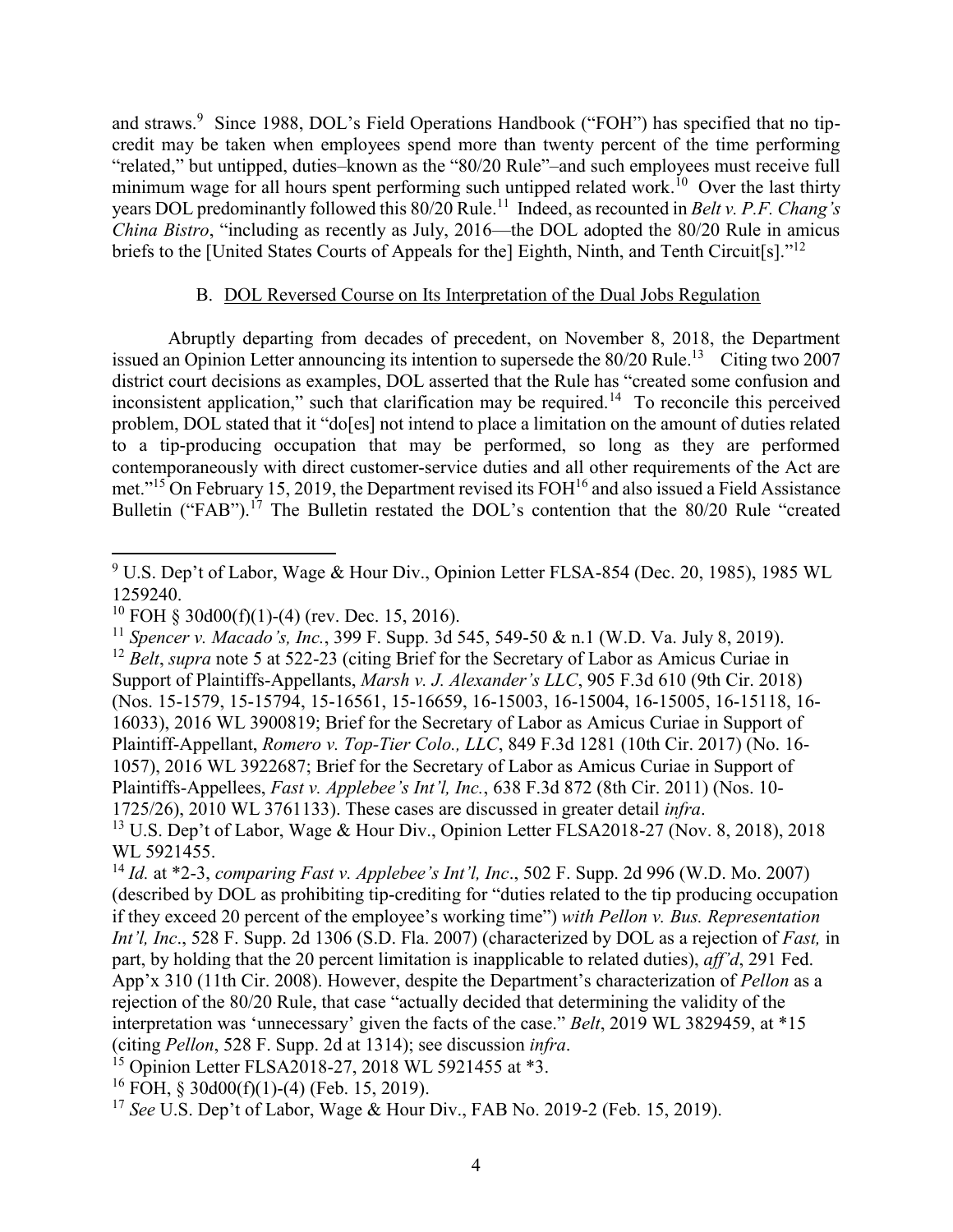confusion" and its new interpretation of  $\S$  531.56(e).

Thereafter, the Department issued the instant NPRM, proposing to amend [29 C.F.R. §](http://www.westlaw.com/Link/Document/FullText?findType=L&pubNum=1000547&cite=29CFRS531.56&originatingDoc=Ib1598100bff011e991c3ae990eb01410&refType=RB&originationContext=document&vr=3.0&rs=cblt1.0&transitionType=DocumentItem&contextData=(sc.Search)#co_pp_7fdd00001ca15)  [531.56\(e\)](http://www.westlaw.com/Link/Document/FullText?findType=L&pubNum=1000547&cite=29CFRS531.56&originatingDoc=Ib1598100bff011e991c3ae990eb01410&refType=RB&originationContext=document&vr=3.0&rs=cblt1.0&transitionType=DocumentItem&contextData=(sc.Search)#co_pp_7fdd00001ca15) "to reflect the guidance on related duties in the recent opinion letter, FAB, and FOH revisions."<sup>18</sup> As the text of the NPRM makes plain, the Department lacks information to support such a dramatic change in its regulations. In fact, the Department admits that it does not know what the economic impact will be and has sought information during the comment period to ascertain its effects.<sup>19</sup> And, as explained in more detail below, the current long-standing 80/20 Rule meets the objectives of ensuring clarity for the regulated community and the protection of employees while the Proposed Rule is not supported by the legal arguments advanced by the Department.

#### **II. If Finalized, the Proposed Rule Would Likely Violate the Administrative Procedure Act.**

Under the Administrative Procedure Act (APA), it is well settled that agency actions that are arbitrary and capricious are to be held unlawful and set aside.<sup>20</sup> An agency regulation is arbitrary and capricious if an agency "has relied on factors which Congress has not intended it to consider, entirely failed to consider an important aspect of the problem, offered an explanation for its decision that runs counter to the evidence before the agency, or is so implausible that it could not be ascribed to a difference in view or the product of agency expertise."<sup>21</sup>

When promulgating a new regulation, agencies are required to present findings to support their regulatory choices, and those findings must be supported by substantial evidence.<sup>22</sup> Agencies must show that there are good reasons for new policies, and they must "be cognizant that longstanding policies may have engendered serious reliance interests that must be taken into account."<sup>23</sup> An agency rule must also be rejected if the agency fails to reflect upon contrary evidence to the rule or treats contrary evidence in a conclusory fashion.<sup>24</sup>

The Proposed Rule is arbitrary and capricious for three reasons. First, the Proposed Rule's proffered explanation "that the policy was difficult for employers to implement and led to confusion," as well as its reliance on the decision in *Pellon v. Business Representation International, Inc*., do not provide sufficient justification for the promulgation of the rule. Second, the Proposed Rule entirely fails to consider an important aspect of the issue, namely the potentially

l

<sup>&</sup>lt;sup>18</sup> 84 Fed. Reg. at 53,963

<sup>19</sup> *Id.* at 53,967.

 $20\,$  5 U.S.C. § 706(2)(A).

<sup>21</sup> *Motor Vehicles Mfrs. Ass'n of U.S., Inc. v. State Farm Mut. Auto. Ins. Co.*, 463 U.S. 29, 43 (1983).

<sup>22</sup> *Burlington Truck Lines, Inc. v. U.S.*, 371 U.S. 156, 167-68 (1962).

<sup>23</sup> *Encino Motorcars, LLC v. Navarro*, 136 S. Ct. 2117, 2126 (2016) (internal quotations omitted).

<sup>24</sup> *Am. Radio Relay League, Inc. v. F.C.C.*, 524 F.3d 227, 241 (D.C. Cir. 2008).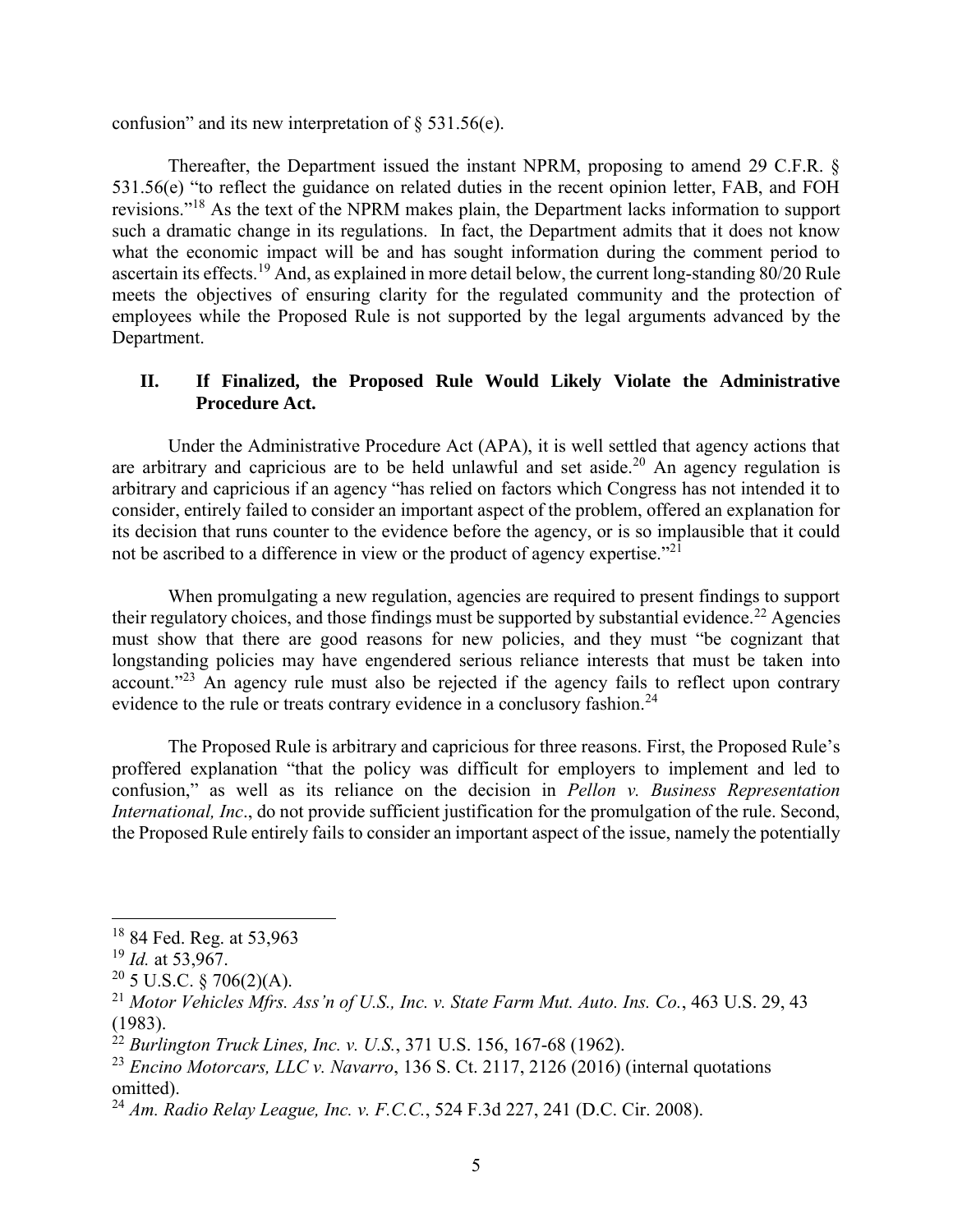devastating impact of the Proposed Rule on workers. Third, the Department fails to consider the confusion the implementation of the Proposed Rule will create among employers.

#### A. Judicial decisions cited in the NPRM do not provide justification for rulemaking.

In the Proposed Rule, the Department cites one judicial decision which considered and declined to apply the 80/20 rule based on the particular facts presented. In that case, the trial court found that the  $80/20$  rule was impractical to apply to the duties of the plaintiff skycaps.<sup>25</sup> Finding the plaintiffs more like servers who are expected to perform general preparation or maintenance, the trial court concluded they did not perform dual jobs—all of their work was skycap work.<sup>26</sup> The trial court also determined that the plaintiff skycaps performed tasks which are "directed toward receiving tips or incidental to receiving tips" and could not provide evidence that "general preparation work or maintenance" constituted more than twenty percent of their time.<sup>27</sup> In fact, several of the plaintiffs "admitted that dividing their workday among the various tasks they perform is impractical or impossible."<sup>28</sup> Although employees that can demonstrate "easily separable . . . time" when they are performing exclusively non-tipped work are entitled to the full minimum wage for that time period, the court held that skycaps performed integrated tasks, and had not provided evidence to demonstrate what, if any, portion of their time was spent on nontipped work.<sup>29</sup> While the United States Court of Appeals for the Eleventh Circuit affirmed the decision of the trial court, it did not abrogate the rule, nor characterize it as impractical or "infeasible"; rather, it issued a one-page per curiam decision affirming the trial court's determination that the skycaps failed to demonstrate that they spent substantial time doing nontipped work. As discussed below, the other federal appellate courts that have considered the 80/20 rule have applied it without issue in appropriate cases.

In a more recent decision, the Eleventh Circuit upheld a trial court's straightforward application of the 80/20 rule in another per curiam opinion. In *Ide v. Neighborhood Restaurant Partners, LLC*, the trial court denied the plaintiff's motion for conditional certification of a collective action, applying the 80/20 rule and finding that there was not "sufficient evidence to establish that all of Defendants' tip credit employees spent more than 20 percent of their work time performing non-tip related duties."<sup>30</sup> In affirming the trial court, the appellate court held that there was insufficient evidence that the plaintiff "performed duties unrelated to her tipped occupation for which she was not properly compensated  $\ldots$ ."<sup>31</sup> While the trial court found that the 80/20 rule was not violated, it applied the rule to the facts in that case without questioning its propriety.

l

<sup>25</sup> *Pellon v. Bus. Representation Int'l, Inc*., 528 F. Supp. 2d 1306 (S.D. Fla. 2007), *aff'd*, 291 Fed. App'x 310 (11th Cir. Sept. 3, 2008) (per curiam).

 $^{26}$ *Id.* at 1313.

<sup>27</sup> *Id.* at 1312-14.

<sup>28</sup> *Id.* at 1314.

<sup>29</sup> *Id.* at 1313-14.

<sup>30</sup> 32 F. Supp. 3d 1285, 1293-95 (N.D. Ga. 2014), *aff'd*, 667 Fed. App'x 746 (11th Cir. July 1, 2016).

<sup>31</sup> *Ide*, 667 Fed. App'x at 747.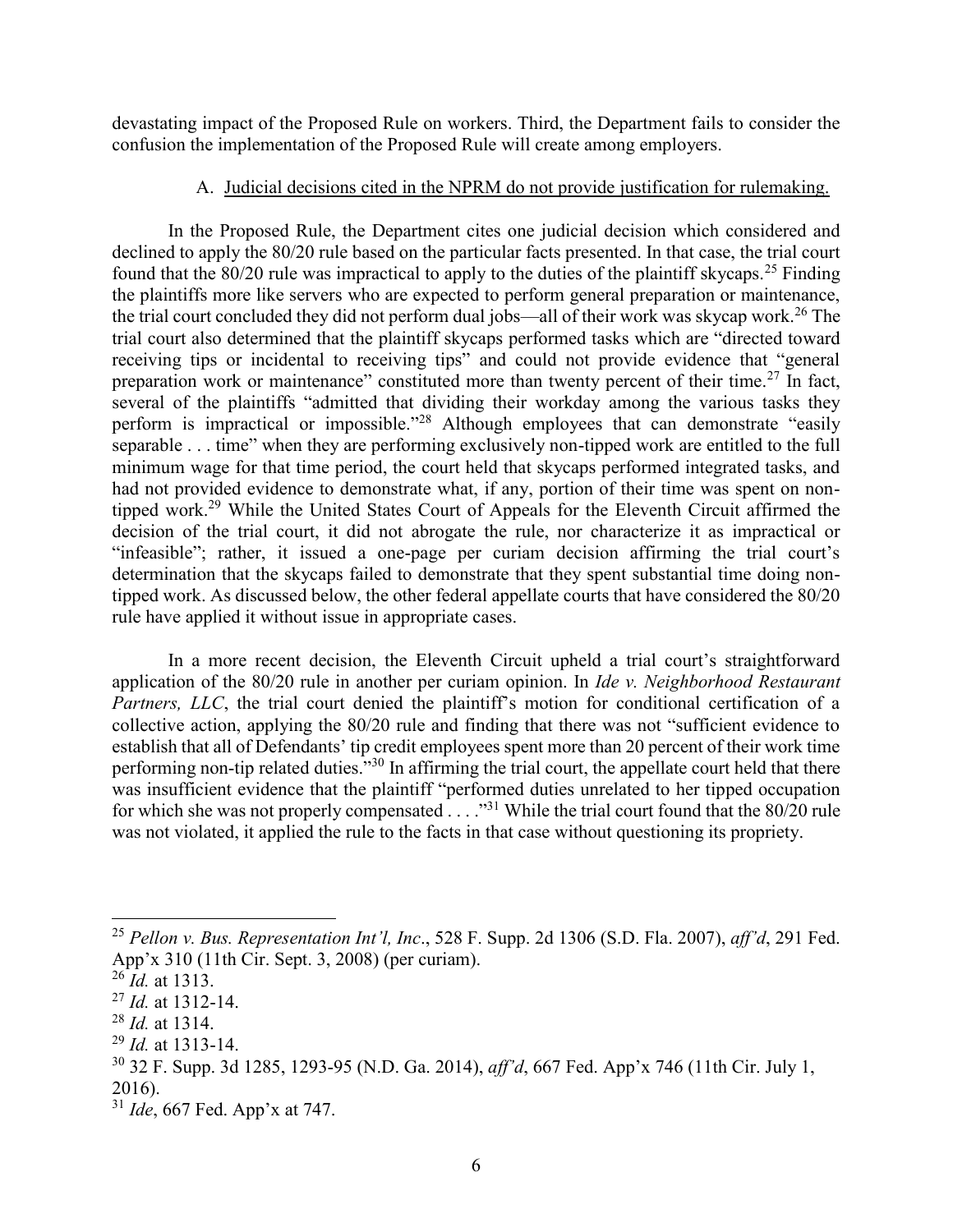The *Pellon* court's questioning of the rule's application in certain contexts represents a minority opinion on the matter. The Courts of Appeals for the Eighth, Ninth, and Tenth Circuits have all approved of the  $80/20$  rule.<sup>32</sup> The Seventh Circuit also applied the  $80/20$  rule without issue, holding that servers that spent a negligible amount of time on non-tip-producing tasks were not dual job employees.<sup>33</sup> By contrast, federal courts across circuits have found the 2018 Opinion Letter and revised FOH cited in the NPRM unworthy of deference.<sup>34</sup>

It is simply untrue that the 80/20 rule has engendered confusion among courts. Courts regularly apply it without substantial difficulty, and the vast majority have reached a consensus that it is, in fact, a valid interpretation of the dual jobs regulation. Accordingly, the Department's primary rationale for the Proposed Rule does not support its upending the 80/20 rule.

## B. DOL failed to analyze the potentially devastating impact of the Proposed Rule on workers.

The NPRM states that the Proposed Rule would relieve employers of an oppressive administrative burden without providing any evidence that such a burden exists and may result in

 $\overline{a}$ <sup>32</sup> *Fast v. Applebee's Int'l, Inc.*, 638 F.3d 872 (8th Cir. 2011) ("DOL's interpretation . . . which concludes that employees who spend 'substantial time' (defined as more than 20 percent) performing related but nontipped duties should be paid at the full minimum wage for that time without the tip credit—is a reasonable interpretation of the regulation."); *Marsh v. J. Alexander's LLC*, 905 F.3d 610 (9th Cir. 2018) (applying *Auer* deference to the DOL Guidance which establishes the 20 percent benchmark and finding that the rule is not "unworkable" or "impracticable"); *Romero v. Top-Tier Colorado LLC*, 849 F.3d 1281 (10th Cir. 2017) (reversing and remanding to the trial court to consider the plaintiff's claim that "she spent more than 20 percent of her workweek performing 'related but nontipped work.'").

<sup>33</sup> *Schaefer v. Walker Bros. Enters., Inc.*, 829 F.3d 551, 554-55 (7th Cir. 2016); *see also Driver v. AppleIllinois, LLC*, 739 F.3d 1073, 1076 (7th Cir. 2014) ("A tipped employee is entitled just to the sub-minimum, tip credit wage rate unless he is doing either unrelated non-tipped work or related non-tipped work in excess of 20 percent of his work-day.").

<sup>34</sup> *See Flores v. HMS Host Corp*., No. 8:18-CV-03312-PX, 2019 WL 5454647, at \*7 (D. Md. Oct. 23, 2019) ("[T]his Court joins its sister courts in declining to accord the DOL Letter any persuasive value."); *Belt*, *supra* note 5 at 531 (declining to award *Auer* deference to the DOL's "unreasonable" Opinion Letter and Handbook); *Spencer*, *supra* note 11 at 553 ("[T]he Court declines to give [DOL's Opinion Letter and Handbook] either [*Auer*] or [*Skidmore*] deference."); *Esry v. P.F. Chang's China Bistro, Inc*., 373 F. Supp. 3d 1205, 1210 (E.D. Ark. 2019) ("The Court therefore will not defer under *Auer* to the Department's guidance contained in the Handbook."); *Cope v. Let's Eat Out, Inc*., 354 F. Supp. 3d 976, 986-87 (W.D. Mo. 2019) (declining to apply *Auer* or *Skidmore* deference to the Opinion Letter). *See also Callaway v. DenOne LLC*, No. 1:18-CV-1981, 2019 WL 1090346, at \*7 (N.D. Ohio Mar. 8, 2019) (expressing "hesitan[ce] to defer to the agency in this case."). *But see Shaffer v. Perry's Restaurants, Ltd*., No. SA-16-CV-01193-FB, 2019 WL 2117639, at \*5 (W.D. Tex. Apr. 3, 2019), *report and recommendation adopted*, No. CV SA-16-CA-1193-FB, 2019 WL 2098116 (W.D. Tex. Apr. 24, 2019) (awarding summary judgment to employer based on a retroactive application of DOL's new guidance).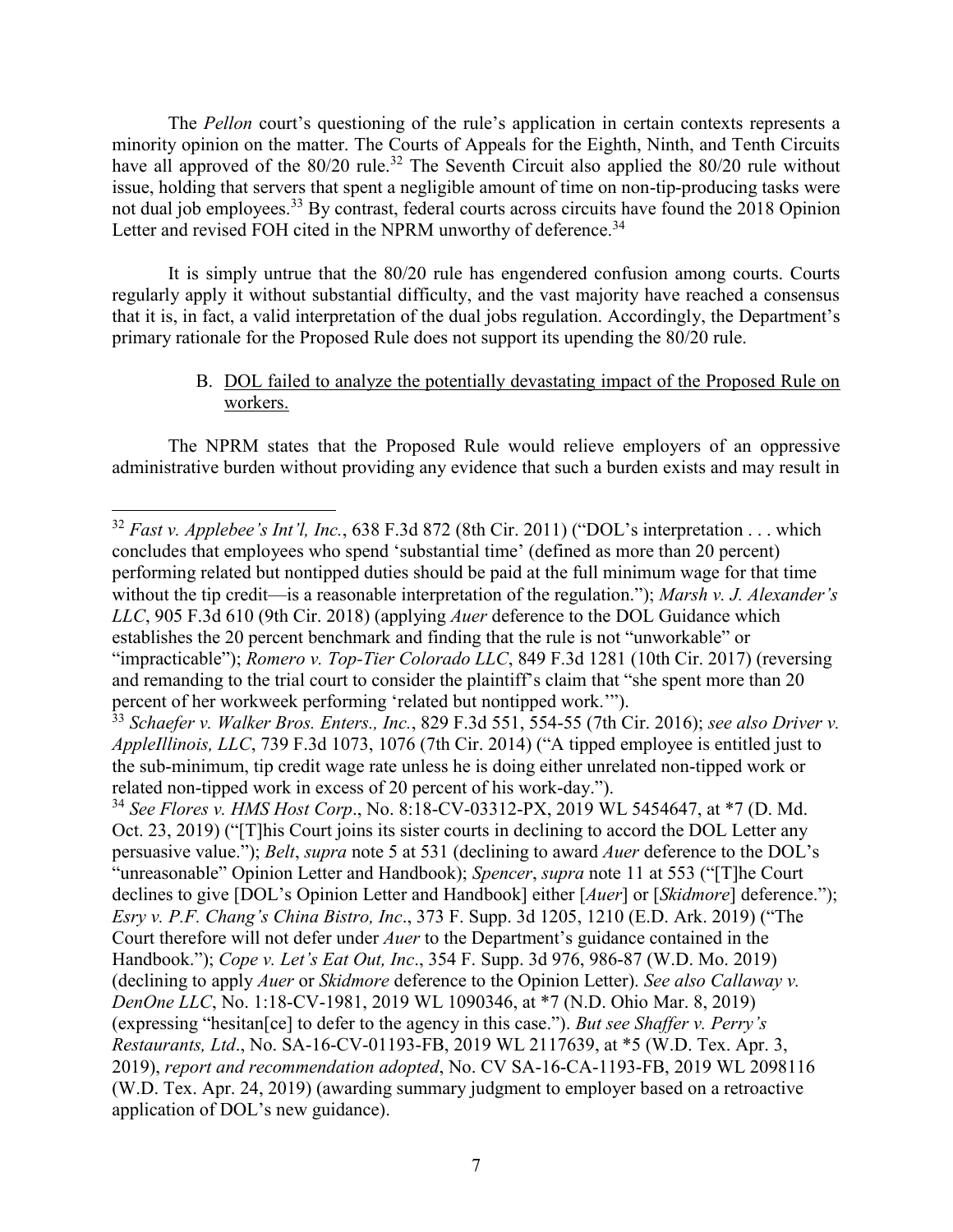cost savings to consumers. It fails, however, to consider and appreciate the impact that the Proposed Rule will have on workers and social safety net programs.

In order to justify the regulatory choices they make, agencies must examine all relevant considerations and articulate satisfactory explanations that rationally connect the facts found and choices made.<sup>35</sup> An agency's explanation for its rulemaking will not survive judicial scrutiny where there is no direct evidence in support of its findings."<sup>36</sup> DOL suggests that the Proposed Rule will ease administrative burdens on employers,<sup>37</sup> stating that employers "may" currently track how tipped employees spend their time in order to ensure compliance with the 80/20 rule, an endeavor it describes as "difficult and costly."<sup>38</sup> However, it offers no actual evidence that employers are "constantly monitoring their [employees'] time"<sup>39</sup> in such a manner that the Proposed Rule would ease any administrative burden in a meaningful way, or that such monitoring is difficult or costly under the current rule.

Agencies must avoid "factors which Congress has not intended [them] to consider" as foundations for rulemaking,<sup>40</sup> and DOL veers far outside of its regulatory lane in considering potential consumer savings.<sup>41</sup> But those "labor cost savings" that could theoretically be passed onto consumers touted as a potential benefit of the Proposed Rule belie a troubling fact: it would deal a serious blow to workers' earnings. DOL's failure to consider that facet alone would render the Proposed Rule arbitrary and capricious.<sup>42</sup>

Although the NPRM makes a cursory acknowledgement that "employment of workers currently performing [non-tipped duties], such as dishwashers and cooks, may fall,<sup>343</sup> it does not actually attempt to quantify how many of these non-tipped workers would lose their jobs due to the Proposed Rule. Instead, it posits that their work would be done by tipped workers working longer hours,<sup>44</sup> but still fails to analyze the effect the Proposed Rule would have on those workers' earnings.

Tipped workers simply cannot afford to spend large amounts of time on non-tip-generating work. A 2008 survey found that thirty percent of tipped workers in Chicago and New York City

 $\overline{\phantom{a}}$ 

<sup>35</sup> *F.E.R.C. v. Electric Power Supply Ass'n*, 136 S. Ct. 760, 782 (2016).

<sup>36</sup> *See State Farm*, *supra* note 21 at 52-54.

<sup>37</sup> NPRM, 84 Fed. Reg. 53,956, 53,972.

<sup>38</sup> *Id.*

<sup>39</sup> *Id.*

<sup>40</sup> *State Farm*, *supra* note 21 at 43.

 $41$  It is worth noting that here as well, the Department also failed to offer any evidence that the Proposed Rule would result in savings to consumers.

<sup>42</sup> *See Michigan v. E.P.A.*, 135 S. Ct. 2699, 2707 (2015) ("[A]n agency may not entirely fail to consider an important aspect of the problem." (internal quotation omitted)).

<sup>43</sup> NPRM, *supra* note 18.

<sup>44</sup> *Id.*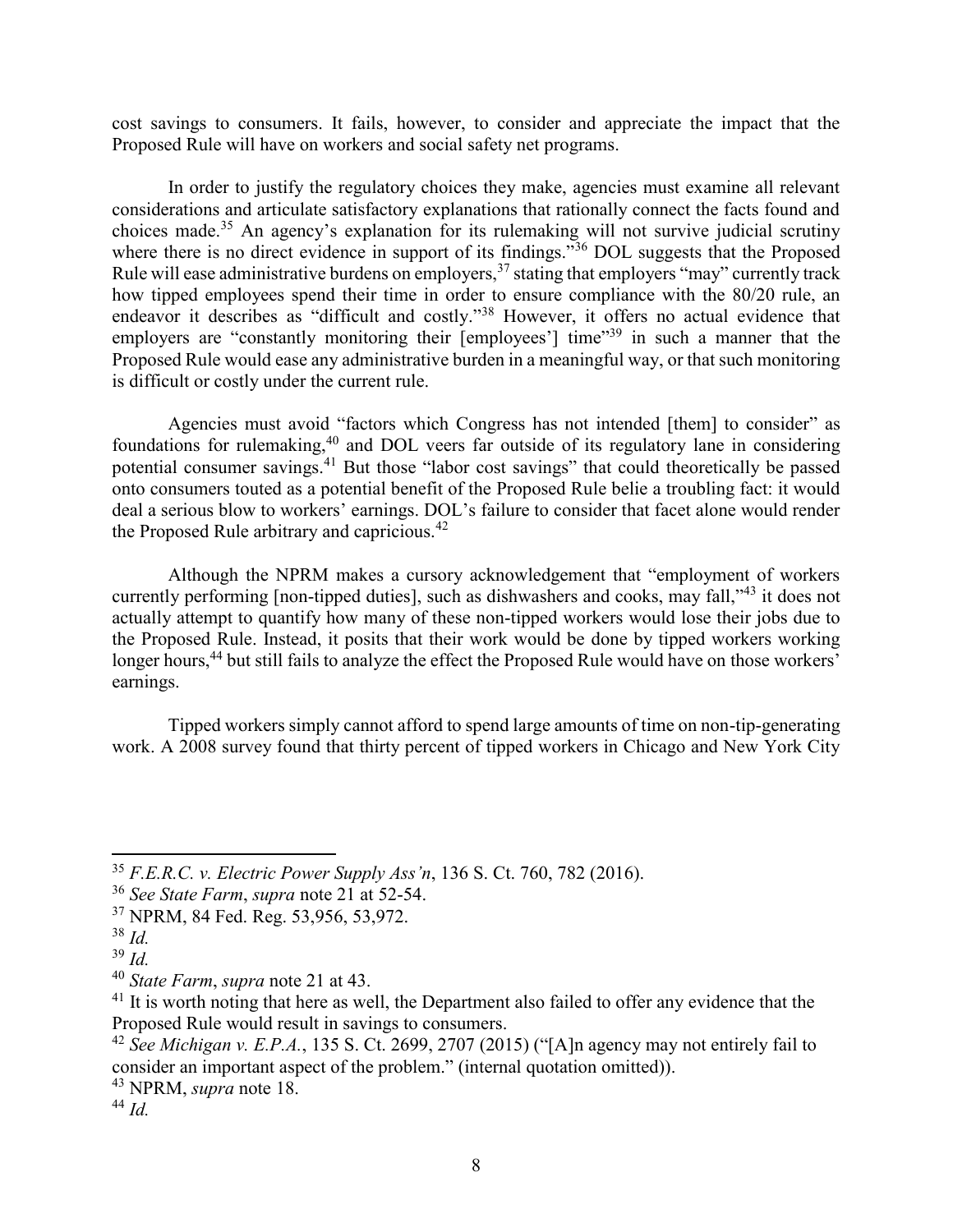were not paid the lower service rate,<sup>45</sup> leaving them entirely dependent on tips for income. Evidence from DOL enforcement activity echoes the survey's findings. As the Department appreciates, "[t]ip credit and overtime violations are, unfortunately, common in the restaurant industry[,]<sup> $346$ </sup> which employs roughly sixty percent of all tipped workers.<sup>47</sup> In its 2010-12 compliance sweep of nearly 9,000 full-service restaurants, DOL found that 83.8% of the restaurants it investigated violated wage and hour laws.<sup>48</sup> That included 1,170 tip credit violations, which cost workers \$5.5 million in lost income.<sup>49</sup> These data reveal the true stakes of removing the limit on the amount of time tipped employees may spend on non-tip-producing activities; for many workers, minimum wage shortfalls resulting from the loss of time on tip-producing activities will not be shorn up by their employers.

Even the Department's conservative hypothetical demonstrates how significant the financial loss to workers would be. If the hypothetical server making \$12 per hour in tips makes \$2 less per hour in tips under the Proposed Rule<sup>50</sup> and works 35 hours per week,<sup>51</sup> she will lose \$70 per week, or *fourteen percent of her income*.<sup>52</sup> That translates to a loss of \$3,164 annually,<sup>53</sup> bringing her income down from  $$22,353.66^{54}$  to  $$19,189.66^{55}$ 

The reality is likely to be much worse. A recent analysis found that income losses resulting from the Proposed Rule would be astronomical, costing workers more than \$700 million dollars annually.<sup>56</sup> These losses would be devastating for workers and their families. Contrary to popular perception, the vast majority of tipped workers are not teenagers; 87.4% are aged 20 years or older,

l

<sup>50</sup> NPRM, *supra* note 18.

 $52$  (2\*35) / ((2.13\*35) + (12\*35)) = 0.14.

 $53 \text{ }\frac{2}{370}$  \*  $45.2 = 33,164$ . This assumes she works 45.2 weeks per year, which DOL states is average. NPRM, *supra* note 18, at 53,970.

 $54\,45.2 * ((\$2.13*35) + (\$12*35)) = \$22.353.66.$ 

 $55\,45.2 * ((\$2.13*35) + (\$10*35)) = \$19.189.66.$ 

<sup>56</sup> Heidi Shierholz and David Cooper, *Workers will lose more than \$700 million dollars annually under the proposed DOL rule*, Economic Policy Institute, November 30, 2019, [https://www.epi.org/blog/workers-will-lose-more-than-700-million-dollars-annually-under](https://www.epi.org/blog/workers-will-lose-more-than-700-million-dollars-annually-under-proposed-dol-rule/)[proposed-dol-rule/](https://www.epi.org/blog/workers-will-lose-more-than-700-million-dollars-annually-under-proposed-dol-rule/)

<sup>45</sup> Annette Bernhardt et al., *Broken Laws, Unprotected Workers: Violations of Employment and Labor Laws in America's Cities* 3 National Employment Law Project (2009), [https://www.nelp.org/wp-content/uploads/2015/03/BrokenLawsReport2009.pdf.](https://www.nelp.org/wp-content/uploads/2015/03/BrokenLawsReport2009.pdf)

<sup>46</sup> News Release, U.S. Dep't of Labor, Pennsylvania Restaurants to Pay \$1 Million in Back Wages, Damages, and Penalties following U.S. Department of Labor Investigation (Feb. 15, 2019), [https://www.dol.gov/newsroom/releases/whd/whd20190215-3.](https://www.dol.gov/newsroom/releases/whd/whd20190215-3)

<sup>47</sup> Sylvia A. Allegretto and David Cooper, *Twenty-Three Years and Still Waiting for Change: Why it's Time to Give Tipped Workers the Regular Minimum Wage* 7 Economic Policy Institute (Jul. 10, 2014), [https://www.epi.org/files/2014/EPI-CWED-BP379.pdf.](https://www.epi.org/files/2014/EPI-CWED-BP379.pdf)

<sup>48</sup> *Id.* at 18.

<sup>49</sup> *Id.*

<sup>51</sup> DOL states that the average server works 35 hours per week. NPRM, *supra* note 18, at 53,969 n. 18.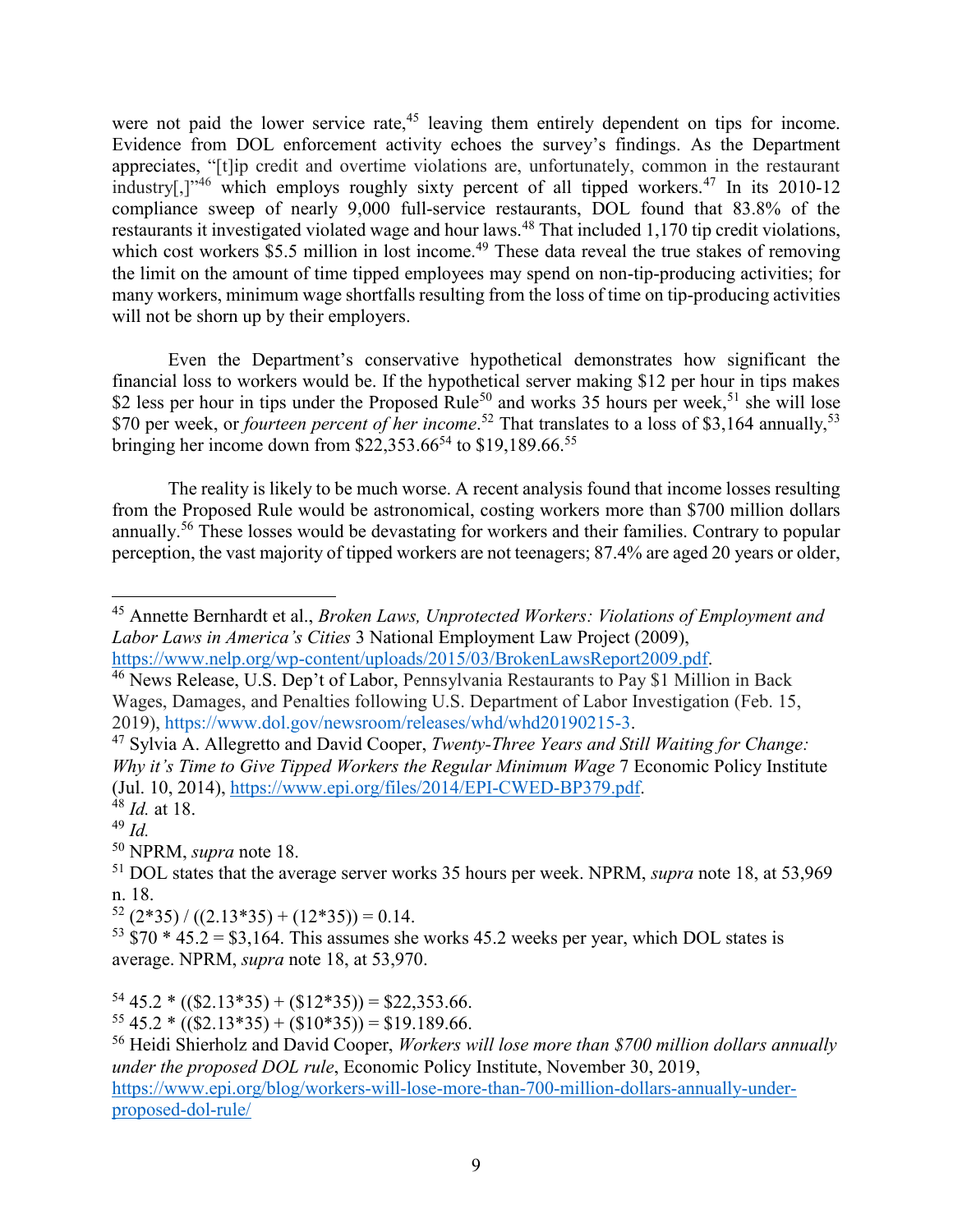and 25.6% are parents.<sup>57</sup> With poverty rates nearly twice that of non-tipped workers,<sup>58</sup> roughly 46% of tipped workers and their families rely on public benefits<sup>59</sup>—a number that is sure to rise if the Proposed Rule is finalized. In many states, the loss of income described in DOL's hypothetical would render a single mother with one child eligible for Supplemental Assistance Nutrition Program ("SNAP") benefits.<sup>60</sup> In Pennsylvania, she would make just a fraction of many states' eligibility threshold for a child care subsidy.<sup>61</sup> The reduction in earnings would also render many more households eligible for medical and home heating assistance benefits.<sup>62</sup> Yet, the Department

 $60$  In Pennsylvania, for example, a two-person household is eligible for SNAP if the household's gross monthly income is \$1,832 or less. *See* Pa. Dep't of Human Servs., *SNAP Income Limits*, [https://www.dhs.pa.gov/Services/Assistance/Pages/SNAP-Income-Limits.aspx.](https://www.dhs.pa.gov/Services/Assistance/Pages/SNAP-Income-Limits.aspx) She would have already been eligible in Illinois and Massachusetts, whose thresholds are \$2,326 and \$2,818, respectively. Il. Dep't of Human Servs., *Supplemental Nutrition Assistance Program*, [https://www.dhs.state.il.us/page.aspx?item=30357;](https://www.dhs.state.il.us/page.aspx?item=30357) Mass. Dep't of Transitional Assistance, *Gross Monthly Categorical Eligibility Income Standards*, [https://www.mass.gov/doc/gross](https://www.mass.gov/doc/gross-monthly-categorical-eligibility-income-standards-as-referenced-at-106-cmr-364976/download)[monthly-categorical-eligibility-income-standards-as-referenced-at-106-cmr-364976/download.](https://www.mass.gov/doc/gross-monthly-categorical-eligibility-income-standards-as-referenced-at-106-cmr-364976/download) <sup>61</sup> *See* Pa. Dep't of Human Servs., *Child Care Works Subsidized Child Care Program*, <https://www.dhs.pa.gov/Services/Children/Pages/Child-Care-Works-Program.aspx> (\$33,820 annual income); Il. Dep't of Human Servs., *CCAP Income Guidelines*, <http://www.dhs.state.il.us/page.aspx?item=98601> (\$2,538 monthly income); Mass. Executive Office of Educ., *Early education and care financial assistance for families*, [https://www.mass.gov/guides/early-education-and-care-financial-assistance-for-families#](https://www.mass.gov/guides/early-education-and-care-financial-assistance-for-families#-eligibility-requirements-) [eligibility-requirements-](https://www.mass.gov/guides/early-education-and-care-financial-assistance-for-families#-eligibility-requirements-) and [https://www.mass.gov/files/documents/2019/10/01//smi-income](https://www.mass.gov/files/documents/2019/10/01/smi-income-eligbility-fy2020.pdf)[eligbility-fy2020.pdf](https://www.mass.gov/files/documents/2019/10/01/smi-income-eligbility-fy2020.pdf) (\$40,713 annual income for parents of children without disabilities).  $62$  In Pennsylvania, adults aged nineteen to sixty-four with incomes at or below 133% of the Federal Income Poverty Guidelines (approx. \$22,500) are eligible for Medical Assistance benefits. *See* Pa. Dep't of Human Servs., *Medical Assistance General Eligibility Requirements*, [https://www.dhs.pa.gov/Services/Assistance/Pages/MA-General-Eligibility.aspx.](https://www.dhs.pa.gov/Services/Assistance/Pages/MA-General-Eligibility.aspx) A two-person household with an annual income of \$25,365 or less is eligible for Pennsylvania's Low-Income Home Energy Assistance Program. *See* Pa. Dep't of Human Servs., *LIHEAP Brochure*, [https://www.dhs.pa.gov/Services/Assistance/Documents/Heating%20Assistance\\_LIHEAP/p\\_035](https://www.dhs.pa.gov/Services/Assistance/Documents/Heating%20Assistance_LIHEAP/p_035672.pdf) [672.pdf.](https://www.dhs.pa.gov/Services/Assistance/Documents/Heating%20Assistance_LIHEAP/p_035672.pdf) *See also* 2019 U.S. Federal Poverty Guidelines, [https://aspe.hhs.gov/2019-poverty](https://aspe.hhs.gov/2019-poverty-guidelines)[guidelines](https://aspe.hhs.gov/2019-poverty-guidelines) (\$16,910 for two person household). In Illinois, a family of two is eligible for Medicaid if their annual income is \$23,336 or less, and is eligible for heating assistance if their annual income is \$25,365 or less. *See* Benefits.gov, *Illinois Medicaid*, <https://www.benefits.gov/benefit/1628> and Illinois Dep't of Commerce, *Utility Bill Assistance – How To Apply*, [https://www2.illinois.gov/dceo/CommunityServices/UtilityBillAssistance/Pages/HowtoApply.as](https://www2.illinois.gov/dceo/CommunityServices/UtilityBillAssistance/Pages/HowtoApply.aspx) [px.](https://www2.illinois.gov/dceo/CommunityServices/UtilityBillAssistance/Pages/HowtoApply.aspx) In Massachusetts, a single mother with an annual income of \$19,189.66 is eligible for

MassHealth and \$796 in home energy assistance benefits. *See* MassHealth, *2019 MassHealth Income Standards and Federal Poverty Guidelines*, [https://www.mass.gov/doc/2019-masshealth](https://www.mass.gov/doc/2019-masshealth-income-standards-and-federal-poverty-guidelines/download)[income-standards-and-federal-poverty-guidelines/download](https://www.mass.gov/doc/2019-masshealth-income-standards-and-federal-poverty-guidelines/download) and Mass. Dep't of Housing & Community Development, *Fiscal Year 2020 Low-Income Home Energy Assistance Program* 

 $\overline{a}$ <sup>57</sup> Allegretto and Cooper, *supra* note 47 at 9-10.

<sup>58</sup> *Id.* at 3.

<sup>59</sup> *Id.*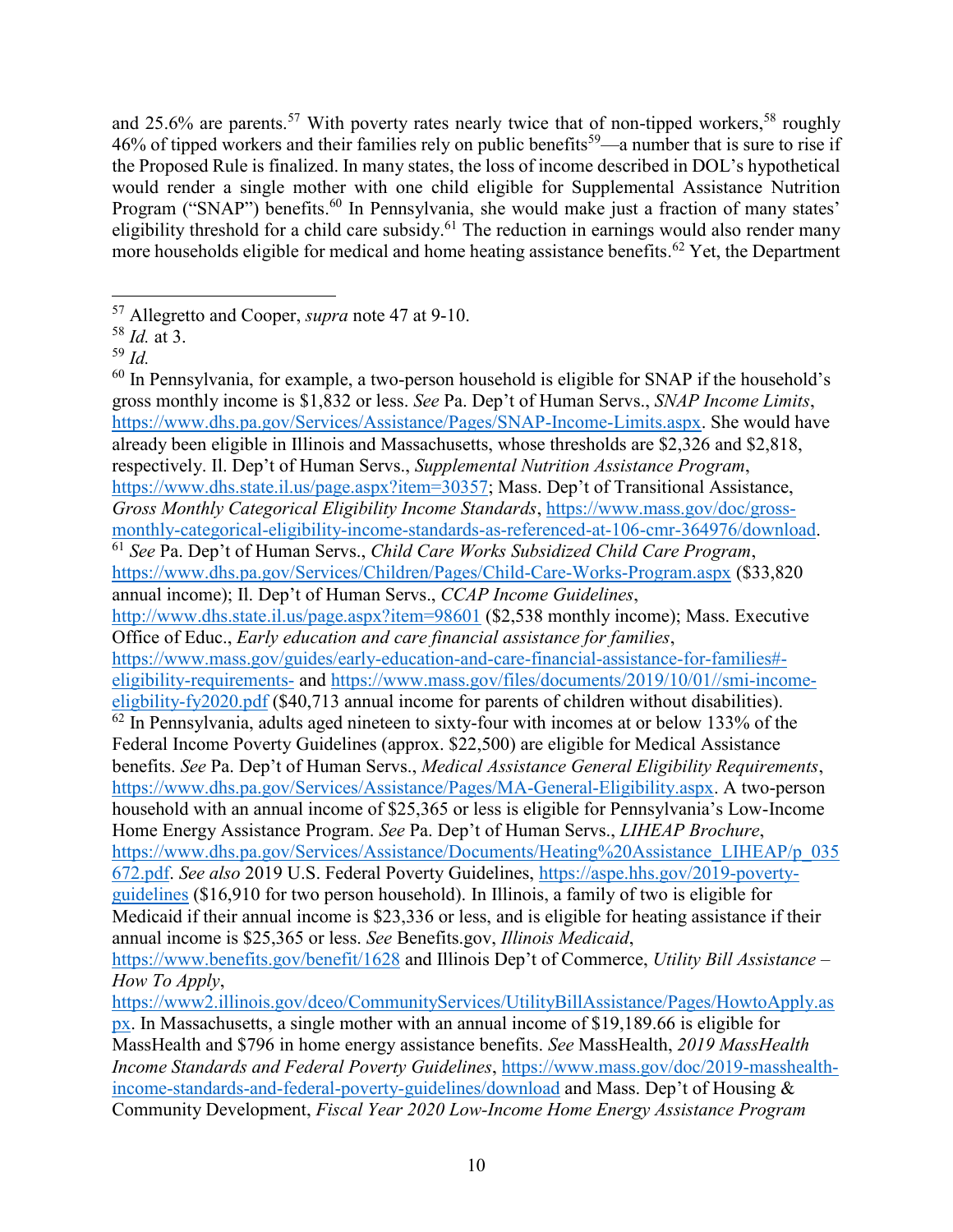did not even acknowledge that the Proposed Rule could result in increased reliance on social safety net programs based on the example it provides, let alone attempt to quantify the impact.

Further, the Proposed Rule would leave workers even more vulnerable to other forms of workplace abuse. Restaurant servers, who are predominantly female, frequently face the dilemma of choosing to confront customers about sexual harassment and abuse and risk losing their tips–or remaining silent.<sup>63</sup> "Working for tips means that each shift comes with questions that do not apply to millions of other workers around the country: How much money will I make, and how much will I tolerate to make it?"<sup>64</sup> Those tips are stretched thin when employers take tip credits for significant amounts of time that servers spend on non-tip generating duties, such as food prep, setting tables, and cleaning–before, after, and during their regular shifts, increasing the risk that servers who choose to confront workplace abuse will lose their financial security.

The Department cannot ignore these crucial facts in the rulemaking process. DOL's failure to conduct a substantial investigation into the true cost of the Proposed Rule renders any decision to finalize it arbitrary and capricious.

# C. DOL failed to consider the confusion the Proposed Rule could cause among employers.

In addition to properly examining relevant facts, it is vital to "be cognizant that longstanding policies may have engendered serious reliance interests that must be taken into account" when promulgating new regulations.<sup>65</sup> At the same time that the Proposed Rule would leave workers even more vulnerable to wage theft by dishonest employers, it would make it exceedingly difficult for honest employers to distinguish between tipped workers and dual job employees. If an employee is instructed to come in and wash dishes for four hours before her shift as a bartender, would an employer be required to treat her as a dual employee—a dishwasher and then a bartender—or could the employer treat her as a tipped employee for all hours? Could a restaurant owner call his cooks servers<sup>66</sup> and pay them the tipped minimum wage for their entire shift, so long as they perform some table service? The Proposed Rule provides no clear guidelines that would answer these questions, potentially subjecting employers who guess incorrectly to substantial liability. By erasing the 80/20 rule's clear line between dual job employees and tipped workers, DOL would wreak havoc on both employers and workers.

l

*<sup>(</sup>LIHEAP) Income Eligibility and Benefit Levels*, [https://www.mass.gov/doc/fy-2020-liheap](https://www.mass.gov/doc/fy-2020-liheap-income-eligibility-and-benefit-level-chart/download)[income-eligibility-and-benefit-level-chart/download.](https://www.mass.gov/doc/fy-2020-liheap-income-eligibility-and-benefit-level-chart/download)

<sup>63</sup> *See* Einhorn and Abrams*, The Tipping Equation,* New York Times, March 12, 2018, [https://www.nytimes.com/interactive/2018/03/11/business/tipping-sexual-harassment.html.](https://www.nytimes.com/interactive/2018/03/11/business/tipping-sexual-harassment.html) <sup>64</sup> *Id*.

<sup>65</sup> *Encino Motorcars, LLC v. Navarro*, 136 S. Ct. 2117, 2126 (2016) (internal quotations omitted).

 $66$  The Occupational Information Network ("O\*Net") lists "cook foods" in the detailed work activity section for waiters and waitresses, [https://www.onetonline.org/link/details/35-3031.00.](https://www.onetonline.org/link/details/35-3031.00)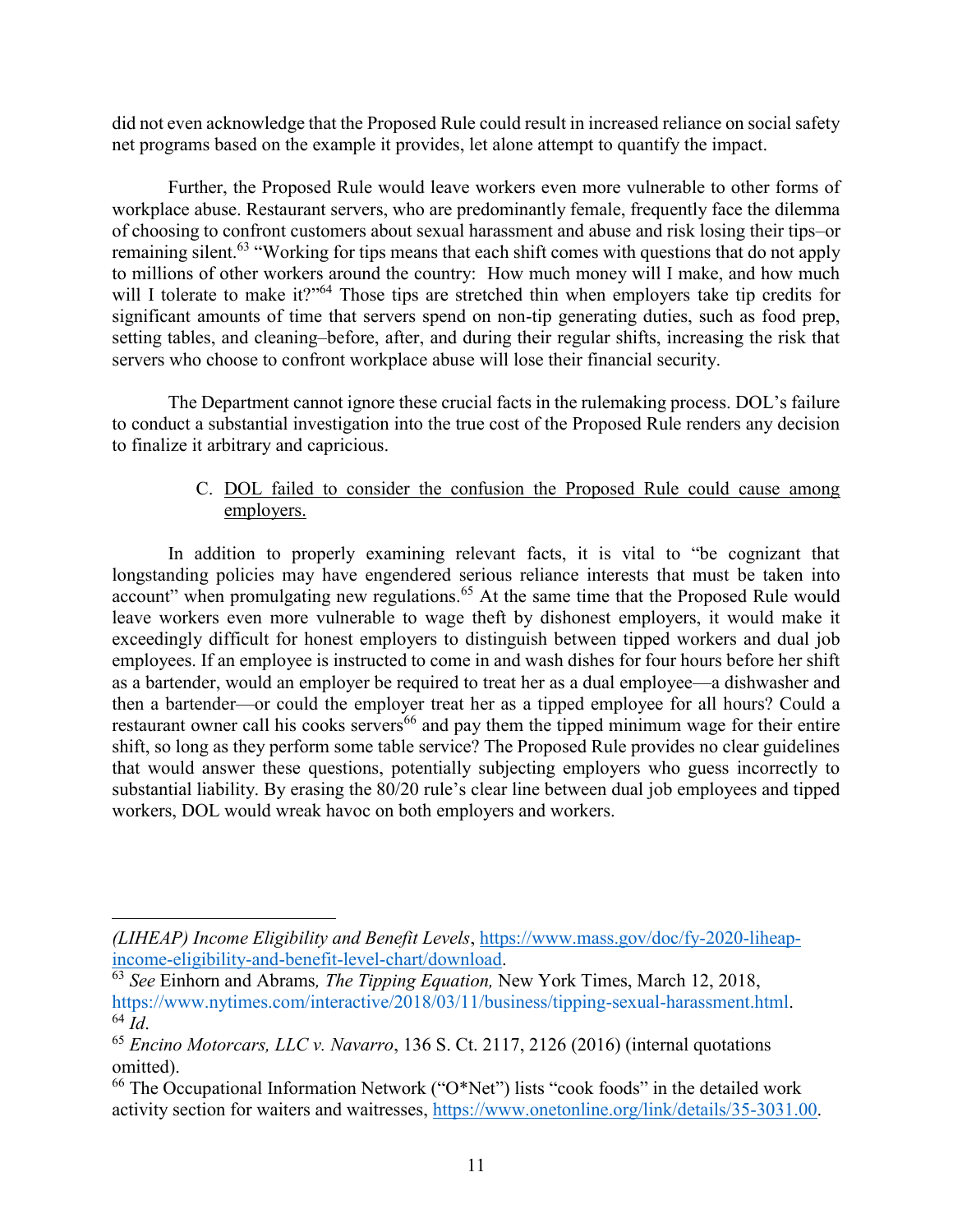#### **III. The Proposed Rule Is Contrary to the Legislative Intent of the FLSA.**

The Proposed Rule is contrary to the legislative intent of the FLSA. Agencies are not permitted to adopt administrative constructions which are contrary to clear congressional intent.<sup>67</sup> If a statute is silent or ambiguous with respect to the specific issue, the question for the court is whether the agency's answer is based on a permissible construction of the statute.<sup>68</sup> Such legislative regulations are given controlling weight unless they are arbitrary, capricious, or manifestly contrary to the statute.<sup>69</sup> If this choice represents a reasonable accommodation of conflicting policies that were committed to the agency's care by the statute, it should not be disturbed unless it appears from the statute or its legislative history that the accommodation is not one that Congress would have sanctioned.<sup>70</sup> As explained above, the signatory states believe the Proposed Rule is arbitrary and capricious. However, not only is the Proposed Rule arbitrary and capricious, but it is contrary to legislative intent.

The reason Congress permitted the tip credit to remain in place when it undertook the 1974 amendments was because it was "impressed by the extent to which customer tips contributed to the earnings of some hotel and restaurant employees."<sup>71</sup> In establishments where the employee performs a variety of different jobs, the employee's status as one who "customarily and regularly receives tips" will be determined on the basis of the employee's activities over the entire workweek.<sup>72</sup> It was also clear in 1974 that Congress intended for employers to keep track of employees' time spent on tipped and non-tipped duties.<sup>73</sup>

The Proposed Rule's "contemporaneous with or within reasonable time immediately before or after" standard is not a permissible construction of the FLSA because it is contrary to the legislative intent of the Act. The FLSA "was designed to extend the frontiers of social progress by insuring to all our able-bodied working men and women a fair day's pay for a fair day's work."<sup>74</sup> A "fair day's pay for a fair day's work" can only be guaranteed if employers' ability to take the tip credit is limited to when their employees are actually "engaged in a tipped occupation."<sup>75</sup>

In contrast, courts have repeatedly recognized over the past thirty years that the 80/20 rule is reasonable and consistent with the FLSA's purpose. In *Belt*, the district court engaged in an indepth review of the Department's dual jobs regulation as well as the Department's past and current interpretations of that regulation.<sup>76</sup> After determining that the Department's current interpretation of the dual jobs regulation was unreasonable and not entitled to deference, the district court then

 $\overline{\phantom{a}}$ 

<sup>67</sup> *Chevron, U.S.A., Inc. v. Nat. Res. Def. Council, Inc.*, 467 U.S. 837, 842-844 (1984).

<sup>68</sup> *Id.* at 843.

<sup>69</sup> *Id.* at 844.

<sup>70</sup> *Id.* at 845.

 $71$  Legislative History of the Fair Labor Standards Act Vol. 1, 682.

<sup>72</sup> *Id.* at 683.

<sup>73</sup> *See* Legislative History of the Fair Labor Standards Act Vol. 2, p. 2411 (citing 29 C.F.R. §  $516.28(a)(1)-(5)$ .

<sup>74</sup> *Belt, supra* note 5 at 538 (*citing A.H. Phillips, Inc. v. Walling*, 324 U.S. 490, 493 (1945)). <sup>75</sup> *Id*.

<sup>76</sup> *See generally id*.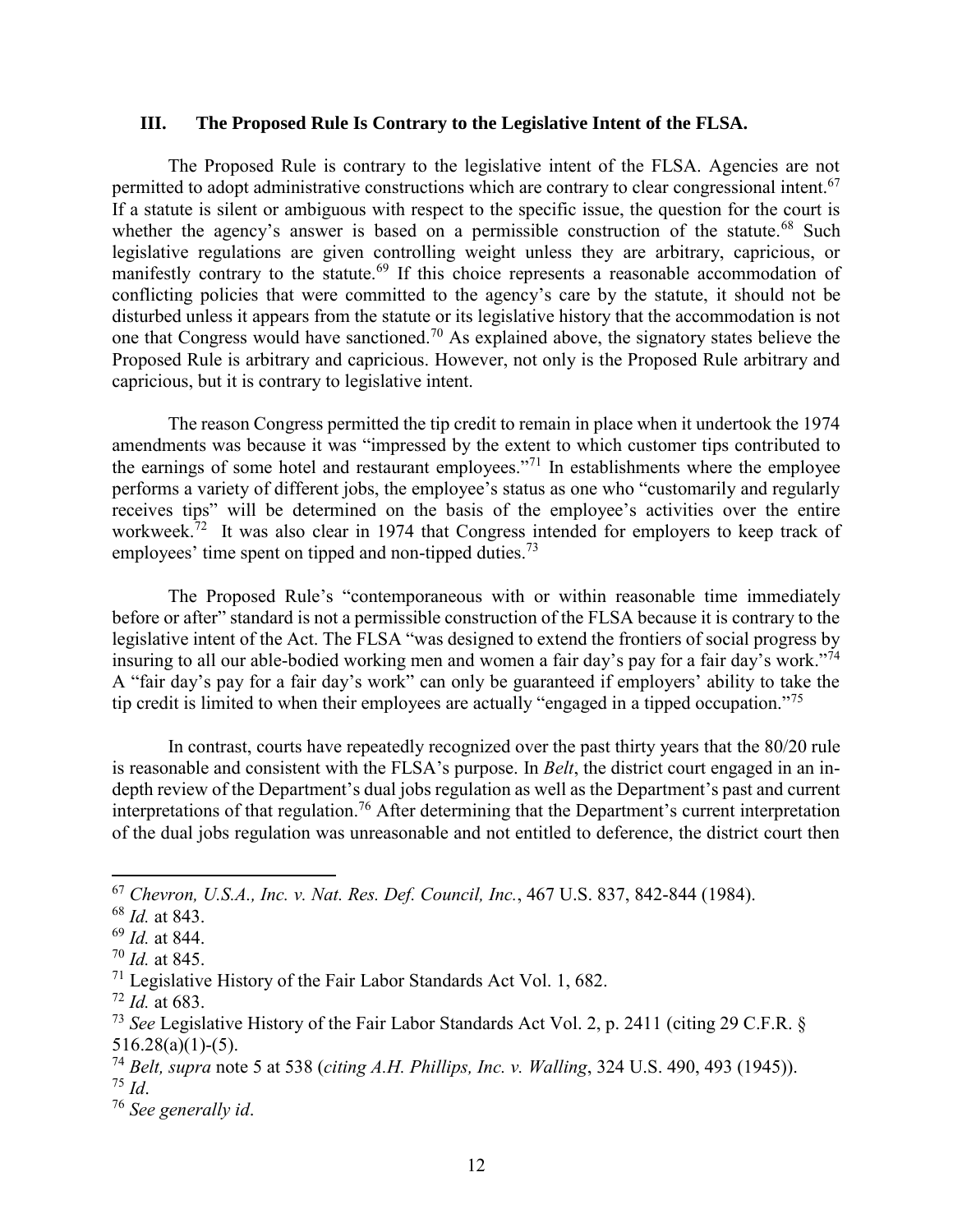went on to find that the dual jobs regulation itself places a 20% limit on untipped related work.<sup>77</sup> Furthermore, it stated, "A twenty percent limit on untipped related work also avoids the possibility that employers could misuse [the tip credit provision] to withhold wages from dual job employees . . . who are titled 'servers' or 'bartenders,' but who function in actuality as bussers, janitors, and chefs at least part of the time."<sup>78</sup> The 80/20 rule is consistent with legislative intent because it protects workers and ensures they are guaranteed a fair day's pay for a fair day's work.

The 80/20 rule ensures that workers who are paid the lower service rate are performing duties that will enable them to earn more tipped income by spending at least 80% of their time serving customers directly. Indeed, courts often examine the amount of time workers spend interfacing with customers as part of determining whether they are tipped workers at all. For instance, in *Montano v. Montrose Restaurant Association, Inc.*, the United States Court of Appeals for the Fifth Circuit held that "in determining whether an employee customarily and regularly receives tips, a court or a factfinder must consider the extent of an employee's customer interaction."<sup>79</sup> By creating the "contemporaneous with or within reasonable time immediately before or after" standard, employers will have an incentive to assign tipped employees more nontipped work-related duties. By spending less time interacting with customers, service workers will have less tip-earning potential which will inevitably result in workers receiving less than a fair day's pay in contravention to legislative intent.

## **IV. Conclusion**

The proposed elimination of the 80/20 Rule is inconsistent with the minimum wage protections afforded by the FLSA, and the Department's rationale lacks adequate justification for this complete reversal of the DOL's long-standing interpretation that struck a balance between the rights of workers and flexibility for the regulated community, as Congress intended in enacting the tip-credit provision.

For all the reasons stated above, we oppose rescission of the 80/20 Rule, and we strongly urge the Department to withdraw this proposed change.

 $\overline{a}$ <sup>77</sup> *Id.* at 535-38.

<sup>78</sup> *Id.* at 538 (citing *Marsh,* 905 F.3d at 621-23, 633). Other courts have found the 80/20 rule to be a reasonable interpretation of the Department's dual jobs regulation. *See Fast*, 638 F.3d at 879-881 (finding that "the 20 percent threshold . . . is a reasonable interpretation of the terms "part of [the] time" and "occasionally" in the Dual Jobs regulation); *Cope v. Let's Eat Out, Inc.*, 354 F. Supp. 3d 976, 986-87 (W.D. Mo. 2019) (agreeing with Eighth Circuit's finding in *Fast*); *Esry*, 373 F. Supp. 3d at 1211 (following the Eighth Circuit's finding in *Fast*).

<sup>79</sup> 800 F.3d 186, 193 (5th Cir. 2015). *See also Myers v. Copper Cellar Corp.,* 192 F.3d 546, 550- 51 (6th Cir. 1999) (finding that salad preparers were not tipped employees and could not participate in a valid tip pool because they "abstained from any direct intercourse with diners."); *Kilgore v. Outback Steakhouse of Fla.*, 160 F.3d 294 (6th Cir. 1998) (finding that restaurant hosts were tipped employees because they had more than a de minimis interaction with customers).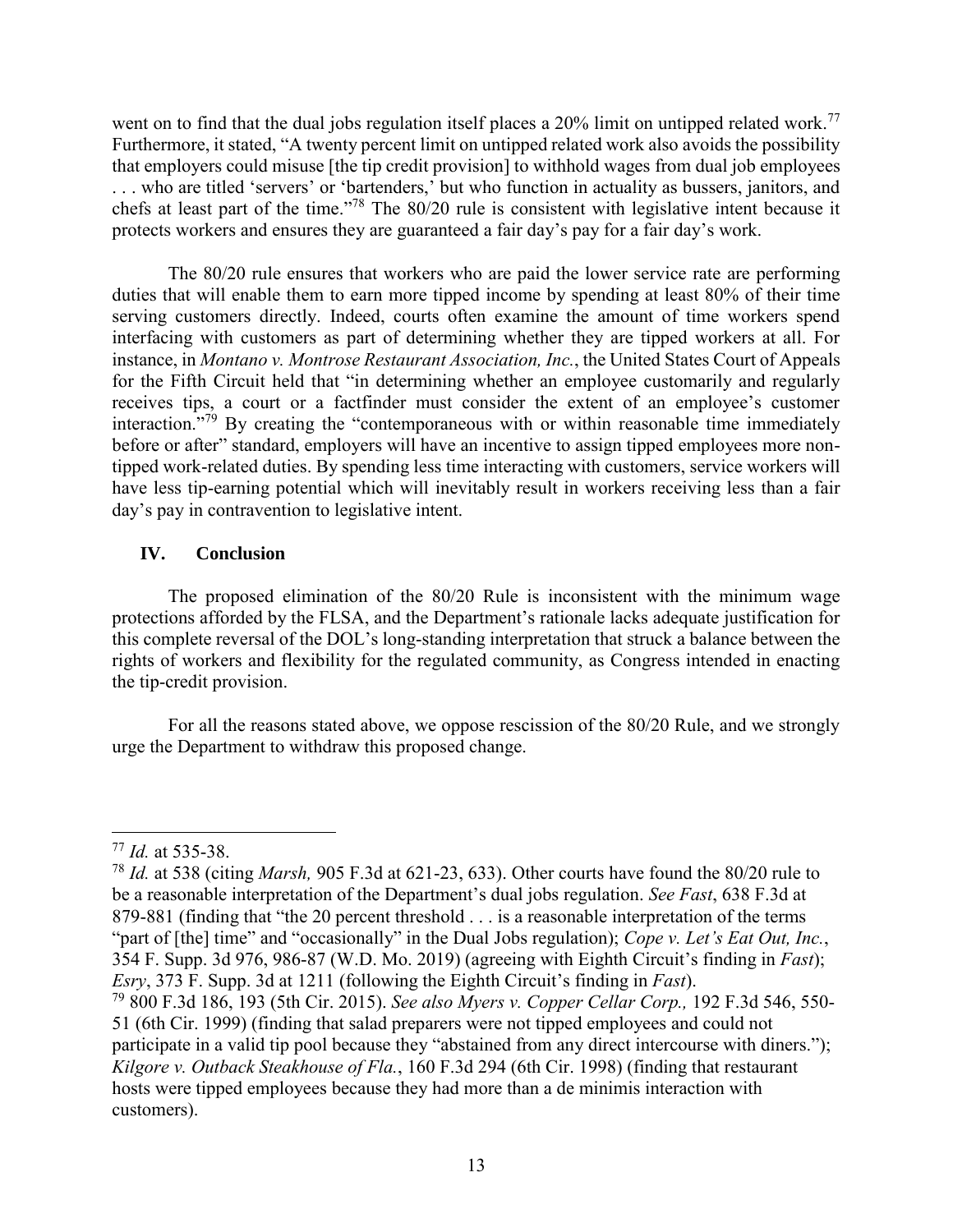Josh Shapiro Attorney General of Pennsylvania

Maura Healey Attorney General of Massachusetts

athleen

Kathleen Jennings Attorney General of Delaware

Clare E. Connors Attorney General of Hawai'i

mon /h. p

Aaron M. Frey Attorney General of Maine

tana

Dana Nessel Attorney General of Michigan

Respectfully submitted,

Kwame Raoul Attorney General of Illinois

Xavier Becerra Attorney General of California

Karl A. Racine Attorney General of the District of Columbia

The Q

Thomas J. Miller Attorney General of Iowa

Brian E. Frosh Attorney General of Maryland

Aaron D. Ford Attorney General of Nevada